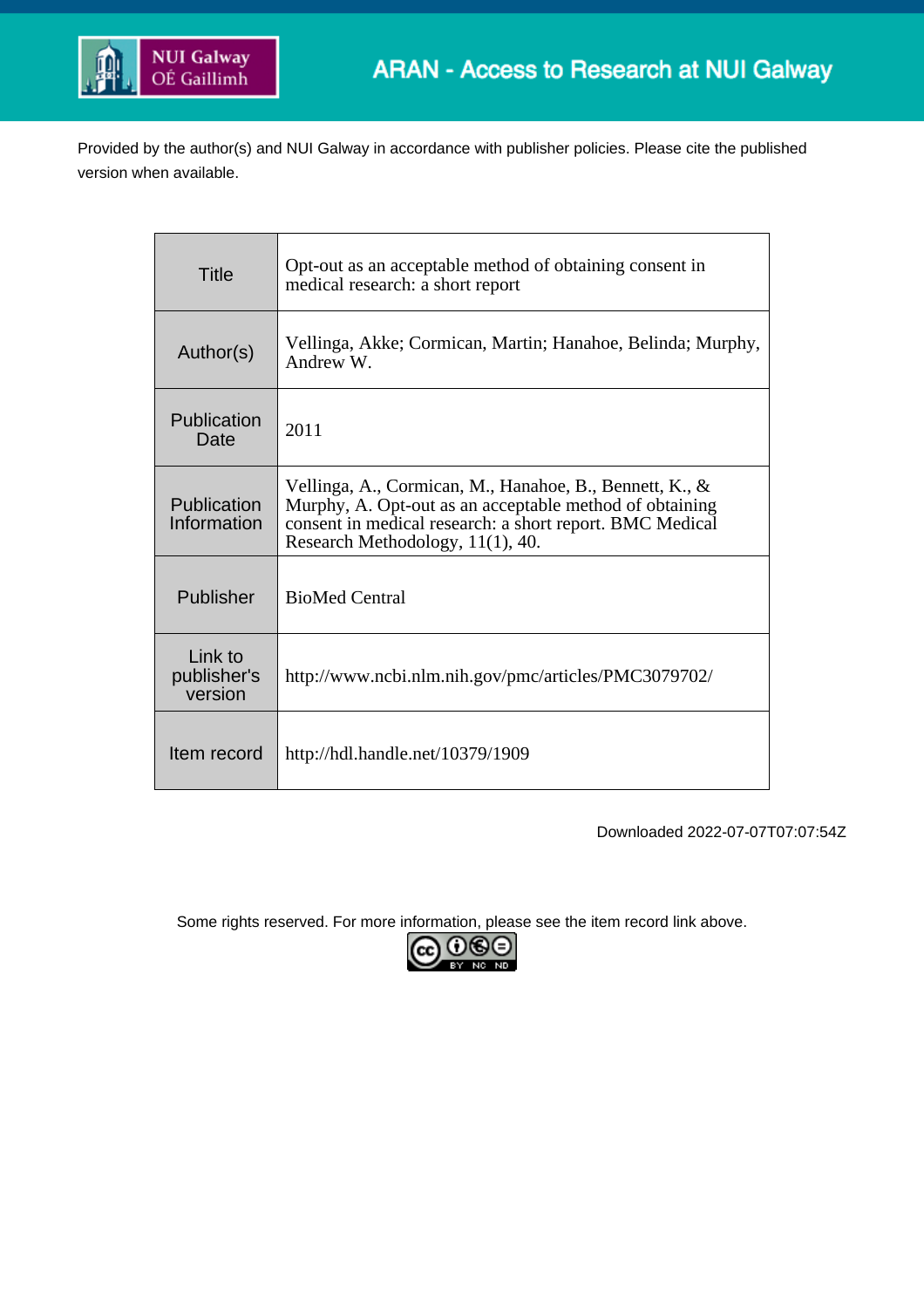## **RESEARCH ARTICLE Example 2018 12:00 Open Access**

# Opt-out as an acceptable method of obtaining consent in medical research: a short report

Akke Vellinga<sup>1,2\*</sup>, Martin Cormican<sup>2,3</sup>, Belinda Hanahoe<sup>2</sup>, Kathleen Bennett<sup>4</sup> and Andrew W Murphy<sup>1</sup>

## Abstract

**Background:** A prospective cohort study was set up to investigate a possible association between antibiotic prescribing and antibiotic resistance of E. coli urinary tract infection in the community. Participation of patients with urinary tract infection was obtained through an opt-out methodology. This short paper reports on the acceptability of the opt-out recruitment approach.

Methods: Participating practices (22) were requested to send a urine sample from all patients presenting with symptoms of urinary tract infection. Upon receipt of the sample in the laboratory, a letter explaining the study, an opt-out form and a freepost envelope were sent to all adult patients. A website with additional information and including an 'opt-out' button was set up for the study.

Results: A total of 1362 urine samples were submitted by the 22 participating practices representing 1178 adult patients of whom 193 actively responded to the letter: 142 opted out by letter, 15 through the website, 2 by phone and 12 sent the letter back without indication, making a total of 171 patients or 14.5% opt-out; the remaining 22 patients (1.9%) explicitly opted in. The total group consisted of 80% women and the mean age was 50.9 years (sd 20.8). No significant differences were found between patients who participated and those who opted out in terms of age, gender or whether the urine sample was positive or not.

Conclusions: Overall the opt-out method was well received and participation in the study reached 85.5%. The low number of complaints (2) indicates that this is a generally acceptable method of patient recruitment. The 14.5% opt-out shows that it effectively empowers patients to decline participation. The similarity between patients opting out and the rest of the patients is reassuring for extrapolation of the results of the study.

## Background

The gold standard with respect to ethical recruitment of participants in research is explicit written consent, although various studies have shown that most patients do not have a preference for active consent [[1\]](#page-4-0). An Irish study on public perceptions of biomedical research found that the public is generally aware of and committed to making a contribution to research and related activities in the healthcare system for their benefit and for the benefit of future patients [[2](#page-4-0)]. In our study on management of urinary tract infection (UTI) in general practice, it was important to get a representative sample of patients. Concern was raised that an opt-in method for recruitment could cause bias as this approach is time consuming for the general practitioner (GP) which

\* Correspondence: [akke.vellinga@nuigalway.ie](mailto:akke.vellinga@nuigalway.ie)

<sup>1</sup>Discipline of General Practice, School of Medicine, NUI Galway, Ireland Full list of author information is available at the end of the article

could impact on the participation of the GP and the patient. This short paper gives an overview of the application of an opt-out recruitment approach and its acceptability for consideration in other health-related studies.

## Overview of the justification to support opt-out consent

Active consent or opt-in has been shown to limit participation [\[3](#page-4-0)] and introduce bias into studies [[4\]](#page-4-0). If consent is considered an indication of willingness rather than refusal and if risks for the participants are very low, an opt-out arrangement or passive consent is generally the most efficient procedure without violating the option of providing choice [[5](#page-4-0)]. This methodology will most likely result in a more representative population reflecting the real life situation [\[6](#page-4-0)].

A limited number of studies explicitly researched possible objections to the opt-out system and not only



© 2011 Vellinga et al; licensee BioMed Central Ltd. This is an Open Access article distributed under the terms of the Creative Commons Attribution License [\(http://creativecommons.org/licenses/by/2.0](http://creativecommons.org/licenses/by/2.0)), which permits unrestricted use, distribution, and reproduction in any medium, provided the original work is properly cited.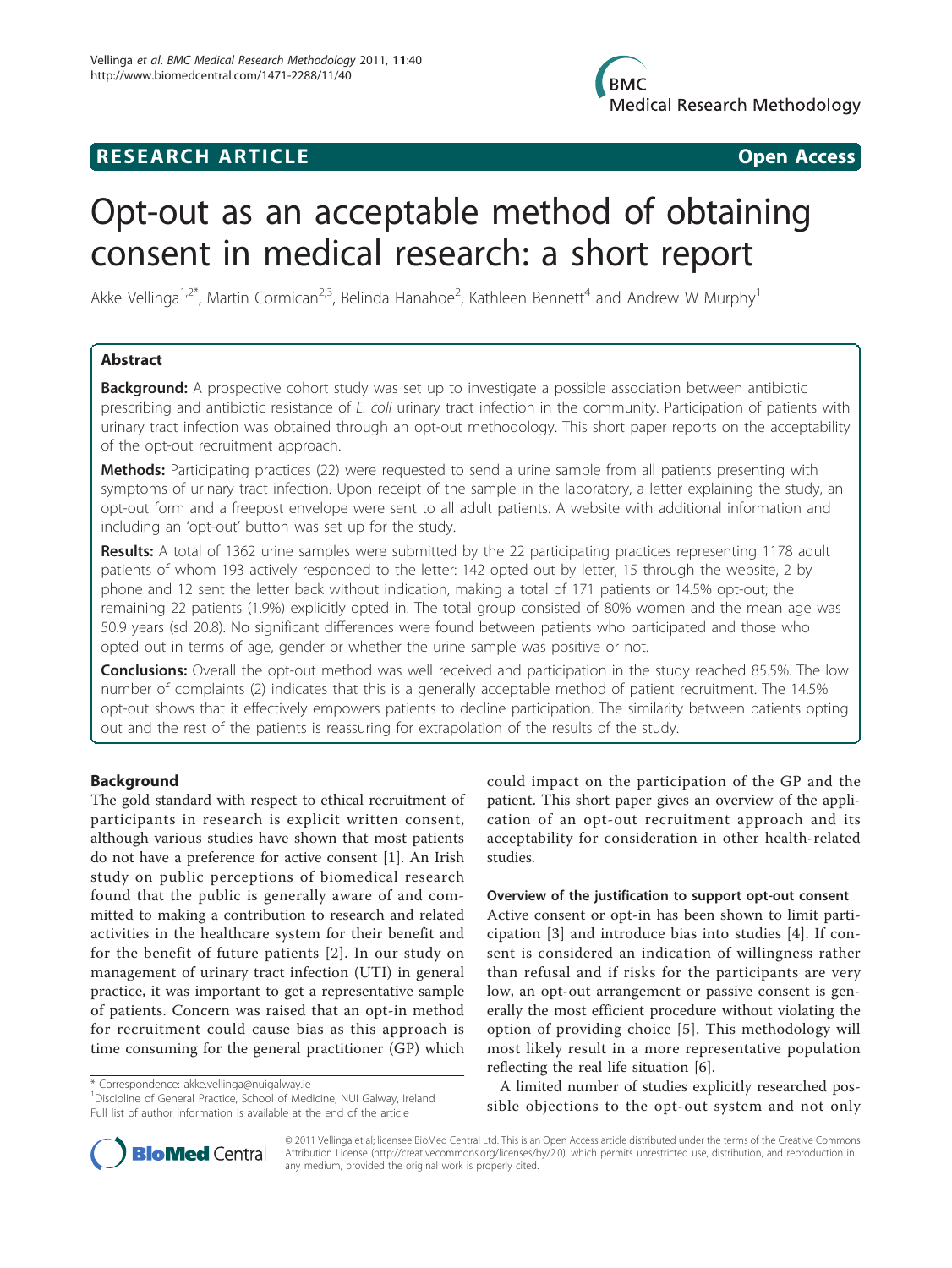found this method to be generally accepted but additionally identified patients' appreciation of participation in research [\[7,8](#page-4-0)].

Good methodology should respect personal autonomy by providing the necessary information to make an informed decision and include safeguards to protect privacy [\[9-11](#page-4-0)]. The challenge in applying an opt-out methodology is to provide easily accessible information to all patients to facilitate informed consent without interfering with the medical consultation. This principle was applied to our study on antimicrobial resistance and prescribing in adults with urinary tract infections.

## Methods

A prospective cohort study was set up to describe the management of UTI in Irish general practice as well as to investigate a possible association between antimicrobial prescribing and resistance of E. coli isolated from patients with urinary tract infection.

Following extensive dialogue with the Research Ethics Committee of the Irish College of General Practitioners, approval for an opt-out consent method was given. The study received ethical approval for the use of an opt-out methodology based on the low risk to the patient and the potential benefit for the patient of adequate management of UTI based on unbiased information [[5,12\]](#page-4-0). In this interpretation consent is an indication of willingness rather than refusal and informed consent is obtained by generally accessible information as well as easy modes to opt out [[11\]](#page-4-0).

Only one laboratory provides microbiological services in this region. After a retrospective analysis of laboratory data from all practices submitting to this laboratory [[13](#page-4-0)], a list of practices was generated based on the number of positive urine samples in 2007. In an effort to limit the workload of a potential increase in the number of samples due to the study and in consultation with the laboratory, the highest ranking practices were selected. The top 25 practices were invited and 22 agreed to participate in the study, two practices did not have computerised records and one practice declined. Practices were located in rural as well as urban locations with a variety of patient populations. Practices had different patient (age and gender) profiles as well as different proportions of private and medical card patients. At the time of the study about 30% of the population was eligible for a medical card. Medical card eligibility is determined by income as well as age (all pensioners over the age of 70 years are eligible). Medical card patients have free medical care and medication [[14\]](#page-4-0). The participating general practices were considered representative of all Irish general practices.

All practices received posters informing patients of the study to display in the waiting room, as well as little

reminder cards for the consultation rooms. Participating practices were requested to send a urine sample from all patients presenting with symptoms suggestive of urinary tract infection. Upon receipt of the sample in the laboratory, a letter explaining the study (supplementary file), an opt-out form and a freepost envelope were sent to all adult patients who supplied a urine sample.

In the letter patients were informed of the objectives of the study and permission for the researcher to look at their GP records was requested. Additionally, it was explained that they were free to opt out of participation in the study by filling out the included opt-out form, by phone or through the website.

A dedicated website was set up with detailed information on the study as well as on the problem of antimicrobial resistance in general [http://www.antibiotics.](http://www.antibiotics.nuigalway.ie) [nuigalway.ie.](http://www.antibiotics.nuigalway.ie) The index page included an 'opt-out' button which linked to a form that could be filled out by the patient. The website was clearly laid out to avoid confusion and ensure easy opt-out. Regular updates on the study, as well as study results were added to the website when available.

## Results

A total of 1362 urine samples were submitted by the 22 participating practices during the study period. The samples were from 1178 adult patients. The 22 practices sent in between 15 and 115 samples.

In total 193 patients actively responded to the letter: 142 opted out by letter, 15 through the website, 2 by phone and 12 sent the letter back without indication, making a total of 171 patients (14.5%) who opted out; the remaining 22 patients (1.9%) explicitly opted in (Figure [1\)](#page-3-0). The letters of 24 patients had a wrong address and were returned.

Two patients expressed concerns regarding the use of the opt-out method. Both questioned the way their address was obtained and whether this interfered with the confidentiality of their patient data. An individual response to these concerns was sent to their GP with a request to forward this to the patient. No further concerns were expressed.

Patients consisted of 941 women (79.9%) and 237 men (20.1%). Their mean age was 50.9 years (sd 20.8) and the median age was 47 years. Patients who opted out were slightly older (52.8 vs 50.4 years) and the percentage of females was slightly higher (83% vs 79.5%) but these differences were not statistically significant. Patients who opted out through the website were significantly younger than those who used the letter (nonparametric, 53.5 vs 38.7 years, p < 0.05).

A significant isolate (pure culture at greater than  $10<sup>5</sup>$ colony forming units/ml) was identified from the urine sample of 402 (34.1%) patients. Patients with a positive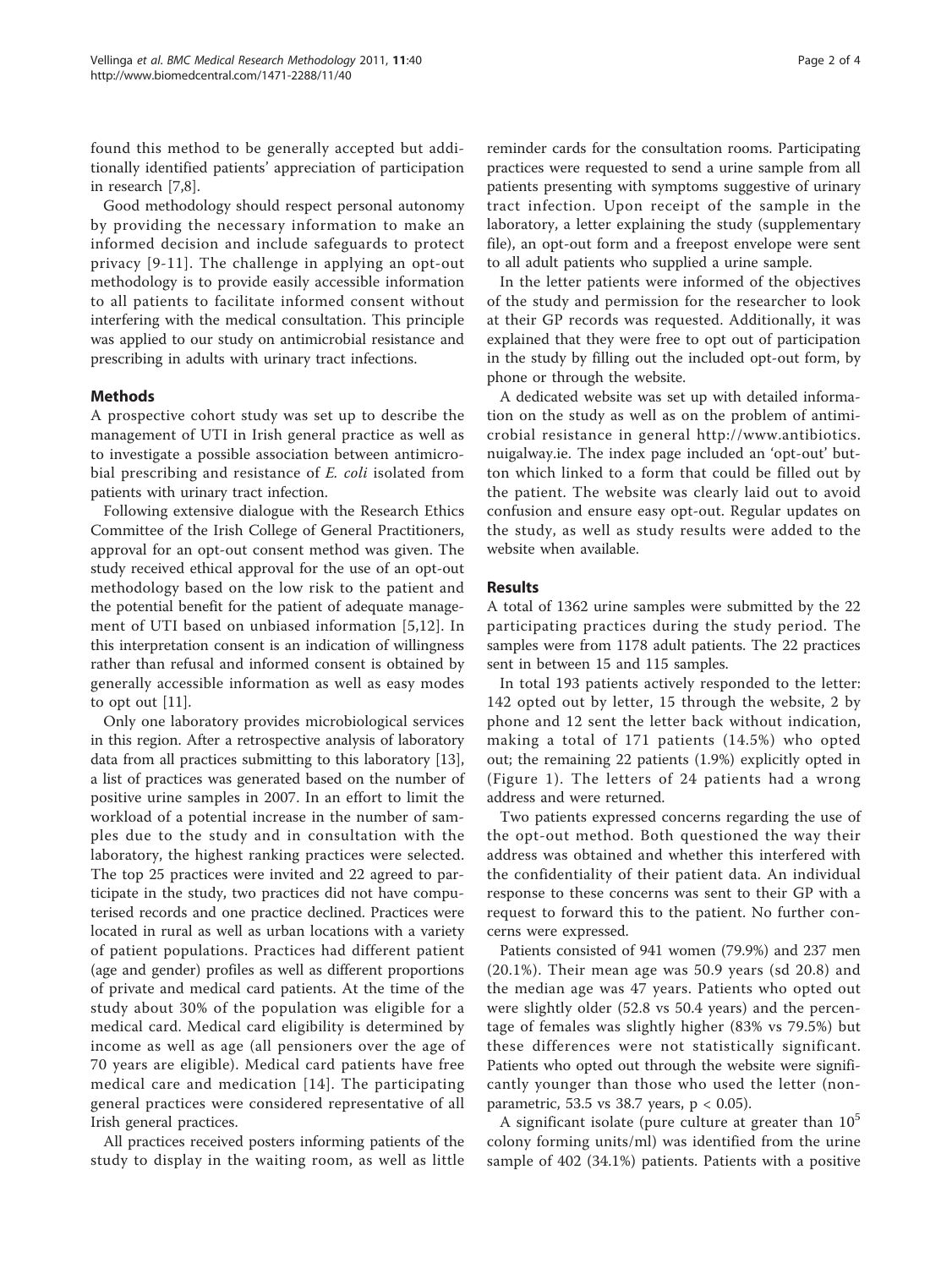<span id="page-3-0"></span>

culture were no more likely to opt out compared to those with a negative culture.

## Discussion and Conclusions

Overall the opt-out method was well received by both general practitioner and patients and achieved a high level of participation in the study at 83.4%. The low number of complaints indicates that this is a generally acceptable method of patient recruitment. The 14.5% opt-out of patients shows that the process effectively empowered patients to decline participation. The high similarity between patients opting out and the participating patients with respect to age, gender and isolation of a positive culture is reassuring for extrapolation of

the results of the study. However, as no other potentially important variables were available about the patients who opted out, it cannot be ruled out that other factors were of importance for participation in the study. Similarly, even though every effort was made to inform patients of the study, it cannot be guaranteed that all patients received this information through the different media offered by us.

Our findings are in line with other studies which have shown that an opt-out methodology is generally well accepted and will result in high participation rates [[7](#page-4-0),[8,15\]](#page-4-0). A recent Cochrane review looked at ways to increase recruitment into clinical studies and also identified opt- out as a possible method [[16\]](#page-4-0). The lack of